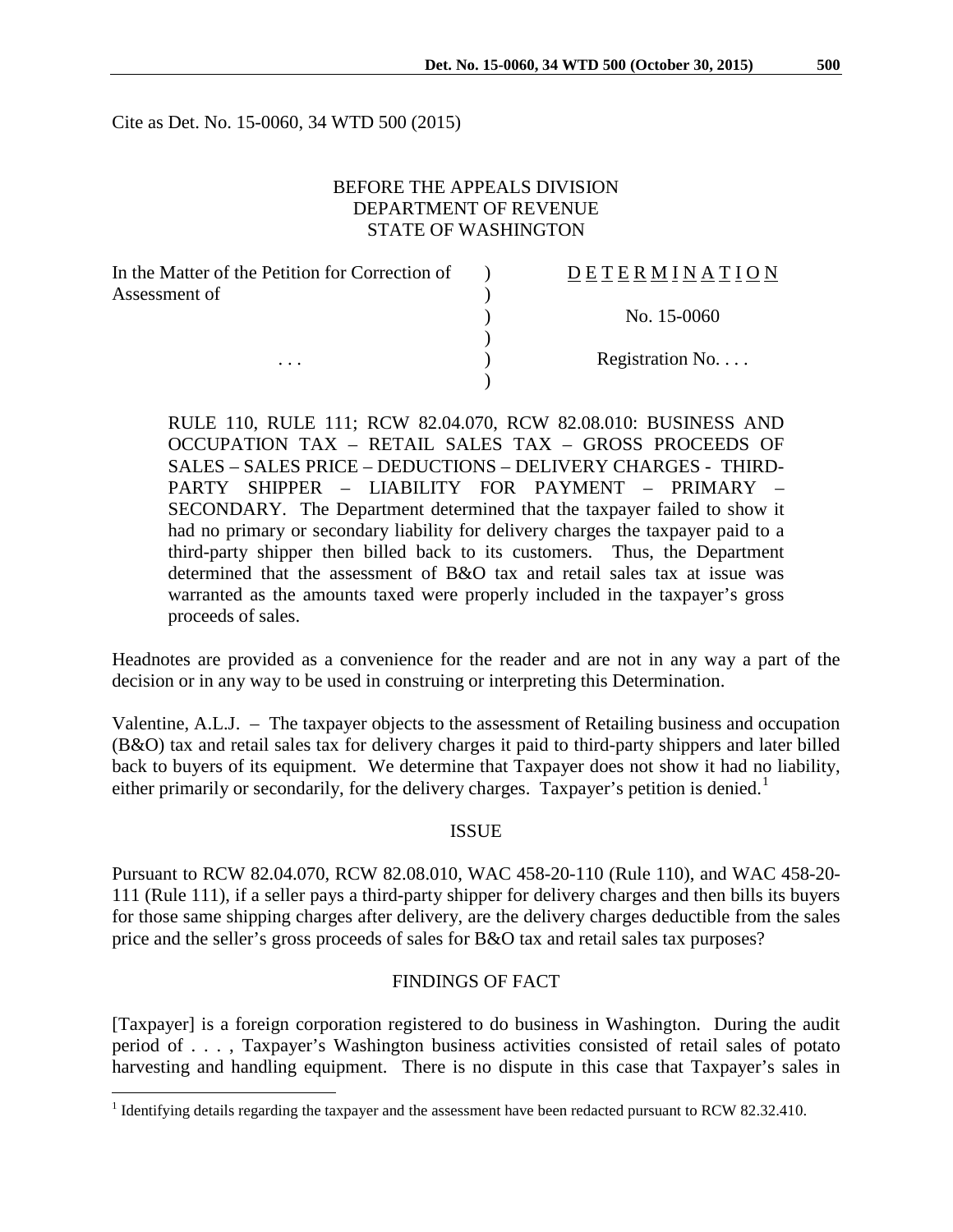Washington constitute retail sales and that the sales proceeds are subject to Retailing B&O tax and retail sales tax.

As a result of the audit, the Department of Revenue (Department) assessed Taxpayer \$ . . . for retail sales tax, Retailing B&O tax, and interest. The Department's Audit Division (Audit) found that Taxpayer did not include delivery charges in its gross proceeds of sales as reported on its excise tax returns. Audit issued the assessment on the unreported delivery charges accordingly.

During the hearing, Taxpayer explained its business model and how it handles delivery charges. Once Taxpayer receives an order from a customer, it builds the ordered machinery. Taxpayer then engages a third party to ship the equipment to the customer. Taxpayer and the shipper agree on freight charges prior to shipment.

After the equipment has been shipped and delivered, Taxpayer receives an invoice for shipping and delivery charges from the third-party shipper. Taxpayer pays the shipper for the freight charges. Taxpayer then bills its customer for the equipment sale and delivery charges in one bill.

Taxpayer considers its freight payments pass-through payments on behalf of its customers. Taxpayer contends that its customers are responsible for paying the freight/delivery charges. Thus, Taxpayer objects to having delivery charges included in its gross income, or gross proceeds of sales, for B&O tax and retail sales tax purposes.

# ANALYSIS

Washington State imposes a B&O tax "for the act or privilege of engaging in business activities" in this state "measured by the application of rates against value of products, gross proceeds of sales, or gross income of the business, as the case may be. RCW 82.04.220(1). The measure of the Retailing B&O tax is the "gross proceeds of sales." RCW 82.04.250. Washington law defines the term "gross proceeds of sales" as "the value proceeding or accruing from the sale of tangible personal property . . . and/or for other services rendered." RCW 82.04.070. No deduction from "gross proceeds of sales" is allowed for "the cost of property sold, the cost of materials used, labor costs, interest, discount paid, *delivery costs*, taxes, *or any other expense whatsoever paid or accrued* and without any deduction on account of losses." *Id.* (Emphasis added.) (See also RCW 82.08.010(1)(a)(i), which instructs that these same costs cannot be deducted from the "sale price." )

RCW 82.08.010(4) defines "delivery charges" to include "charges by the seller of personal property or services for preparation and delivery to a location designated by the purchaser of personal property or services including, but not limited to, *transportation*, *shipping*, postage, handling, crating, and packing." (Emphasis added.)

Rule 110 is the Department's administrative regulation addressing delivery charges. It explains that freight and delivery costs charged to a buyer by a seller are generally part of the selling price. The Department bases this interpretation, in part, upon the definition of "gross proceeds of sales" at RCW 82.04.070. *See* Det. No. 00-094, 21 WTD 58 (2002).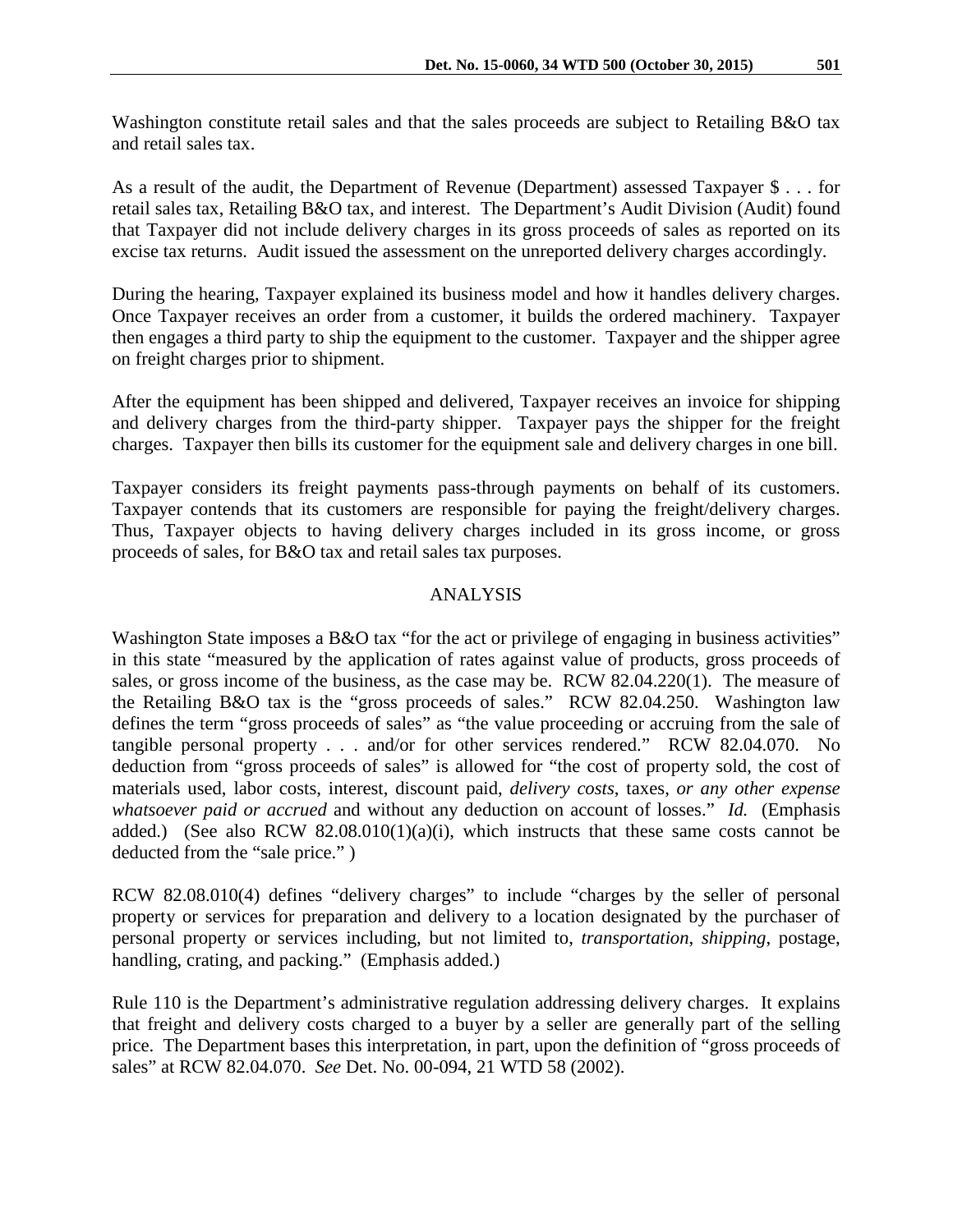Thus, pursuant to Washington State law and regulation, delivery charges paid by a buyer to a seller are included in the sale price of tangible personal property and in the seller's "gross proceeds of sales," all of which is subject to B&O tax. RCW 82.04.220. Also, because Taxpayer's sales are retail sales and delivery charges are included in the sale price, retail sales tax is due on amounts received for delivery charges, barring a specific exemption, in addition to Retailing B&O tax. RCW 82.08.020 and 82.04.050; Rule 110(3)(b).

There is one circumstance where delivery charges may be deducted from the selling price and a seller's "gross proceeds of sales." Pursuant to Rule 110(3)(d), "Delivery charges incurred after the buyer takes delivery of the goods are not part of the selling price *when the seller is not liable for payment of the delivery charges*." (Emphasis added.) However, in order to exclude delivery charges from the "gross proceeds of sales" and the "selling price," the seller must document that the buyer alone is responsible to pay the third-party shipper for the delivery charges. Rule 110(3)(d).

In this case, we conclude that Taxpayer has not shown that its buyers were responsible alone for payment of third-party shipping and delivery charges. As outlined above, the facts in this case are as follows: Taxpayer arranges for shipment and delivery of the equipment it sells, negotiates the shipping/delivery price, receives the delivery invoices directly from shippers, and pays the invoices directly to the shippers. There is no evidence in the record that Taxpayer's buyers have any direct involvement with the shippers, other than the receipt of goods. The buyers pay Taxpayer for delivery charges when they receive invoices from Taxpayer for purchases of equipment plus delivery charges.

We conclude from these facts that Taxpayer has not established that its buyers have sole responsibility for paying third-party shippers for delivery charges. Thus, we determine that the shipping charges Taxpayer pays directly to the third-party shippers cannot be deducted from the sale price of the equipment it sells or the subsequent "gross proceeds of sales" it reports.

We note that Taxpayer asserts its payments to third-party shippers, during the audit period, were on behalf of its buyers, and that the payments amounted to "pass-through payments." Rule 458- 20-111 (Rule 111) is the Department's administrative regulation that excludes from the measure of tax amounts received as "advances" and "reimbursements."

Rule 111, reads, in pertinent part:

The words "advance" and "reimbursement" apply only *when the customer or client alone*  is liable for the payment of the fees or costs and when the taxpayer making the payment *has no personal liability therefor, either primarily or secondarily*, other than as agent for the customer or client.

There may be excluded from the measure of tax amounts representing money or credit received by a taxpayer as reimbursement of an advance in accordance with the regular and usual custom of his business or profession.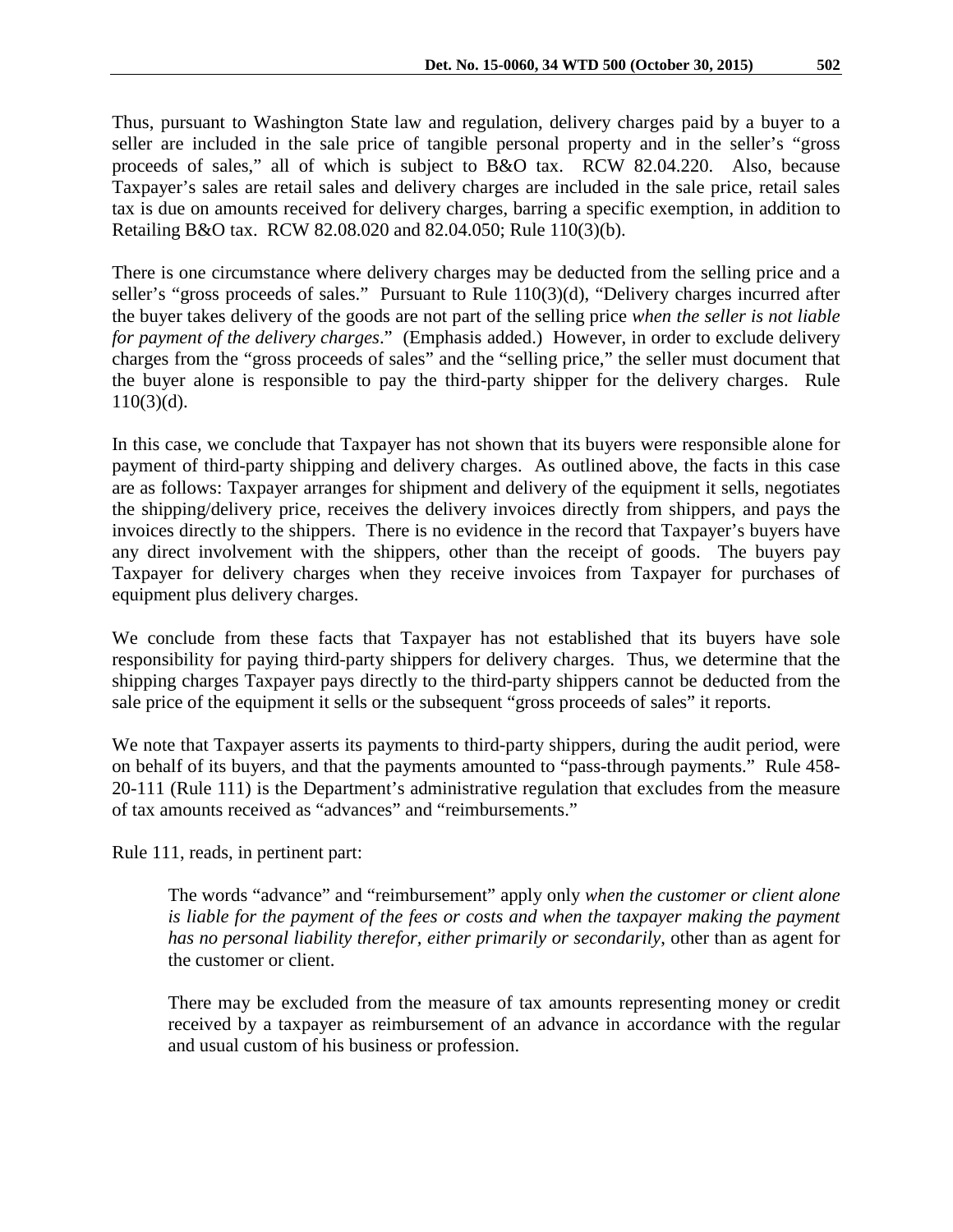The foregoing is limited to cases wherein the taxpayer, as an incident to the business, undertakes, on behalf of the customer . . . the payment of money . . . in procuring a service for the customer . . . *which the taxpayer does not or cannot render and for which no liability attaches to the taxpayer.*

#### (Emphasis added.)

Det. No. 13-0336, 33 WTD 160 (2014) includes an in-depth discussion of Rule 111, the agency relationship, and what is required for Rule 111 to apply to a particular transaction. It reads, in pertinent part:

Rule 111 requires the existence of a true agency relationship between the client and the taxpayer. *See Washington Imaging Services, LLC v. Dep't. of Revenue*, 171 Wn.2d 548, 562, 252 P.3d 885 (2011). Agency requires a factual determination that both parties consented to the agency relationship and that the principal exercised control over the agent. *Id.*; *see also Nordstrom Credit, Inc. v. Dep't of Revenue*, 120 Wn.2d 935, 941, 835 P.2d 1331 (1993); Det. No. 05-0206E, 25 WTD 72 (2006); Det. No. 03-0128, 24 WTD 168 (2005); Restatement (Third) of Agency § 1.01 (2006). The *Washington Imaging* court emphasized that, "The proper focus is on the facts and whether they show a true agency relationship that requires payment to a third party on behalf of the recipient (e.g., client or patient) paying for the goods or services." *Washington Imaging*, 171 Wn.2d at 565, 252 P.3d 885.

Once an agency relationship has been established, an inquiry must be made into whether the taxpayer's liability to pay constituted "solely agent liability." *City of Tacoma v. Wm. Rogers Co.*, 148 Wn.2d 169, 178, 60 P.3d 79, 83 (2002). The *Wm. Rogers* court explained that if a taxpayer assumes any liability beyond that of an agent, payments made to such liability are not excludable under Rule 111. *Id.*

Det. No. 13-0334, 33 WTD 414 (2014) also includes a discussion of Rule 111:

Under WAC 458-20-111 ("Rule 111"), a taxpayer may exclude [certain] receipts from the calculation of gross income. Specifically, taxpayers may exclude advances and reimbursements received from a customer or client when the taxpayer holds the money or credit to make a payment on behalf of the customer or client. Rule 111. If the taxpayer making the payment has no personal liability, primarily or secondarily, to the recipient of the funds, then the advance or reimbursement is [not included in taxable gross income]. *Id.*

The concept is that amounts provided to a business solely in its capacity as an agent for a client cannot be attributed to the business activities of the agent and therefore are not taxable. *Washington Imaging Services, LLC v. Dep't of Revenue*, 171 Wn.2d 548, 560, 252 P.3d 885 (2011); *City of Tacoma v. William Rogers Co.*, 148 Wn.2d 169, 175, 60 P.3d 79 (2003).

We note that taxpayers have the burden of proof when contesting tax assessments. RCW 82.32.160 and .180; *Budget Rent-A-Car of Washington-Oregon, Inc. v. Dep't of Revenue*, 81